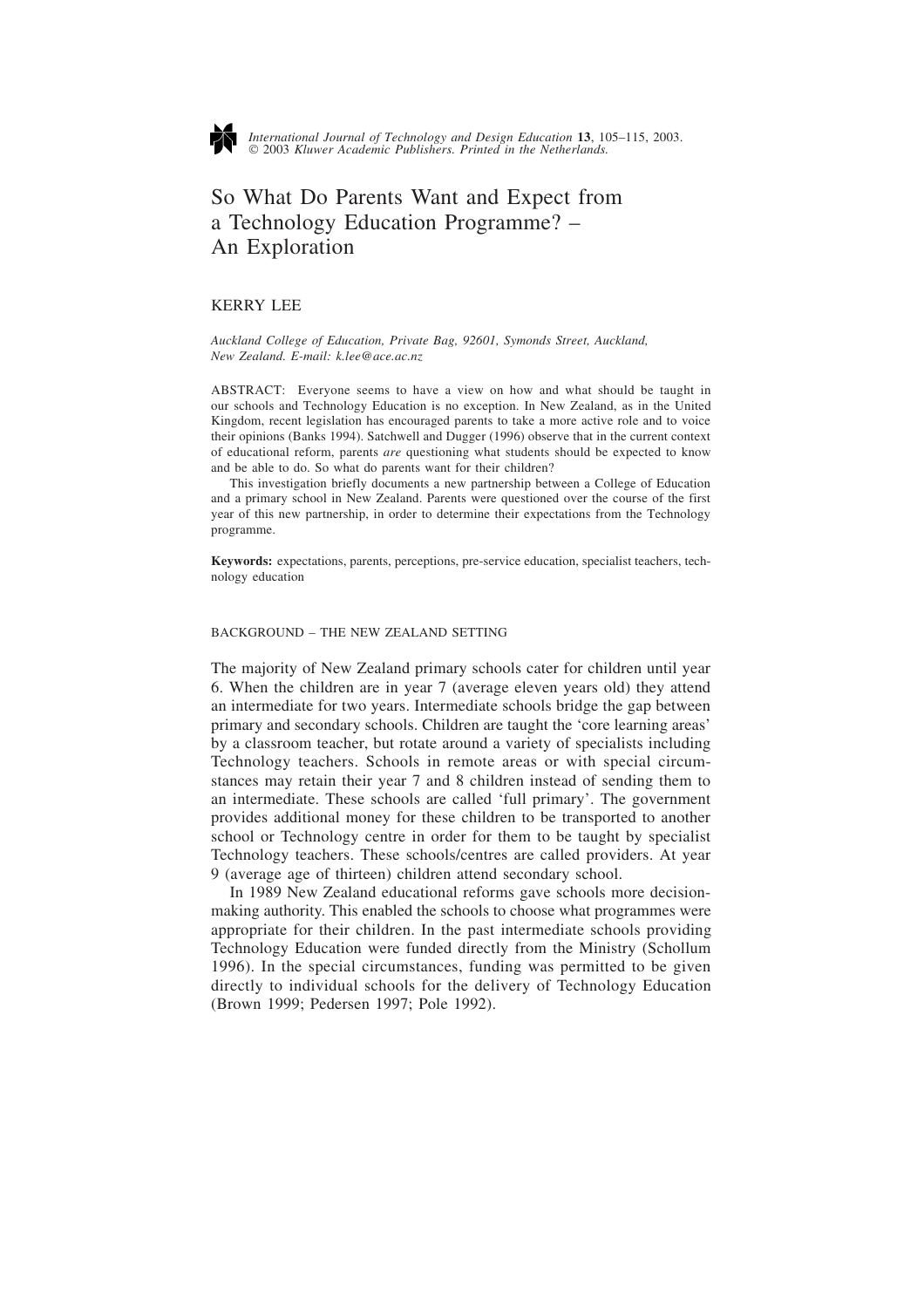#### NEW ZEALAND CURRICULUM CHANGE

On 8 February 1999, 'Technology Education in New Zealand' became compulsory for all children until the end of year 10 (Creech 1999a). This brought with it many changes, especially for specialist teachers in intermediate and secondary schools (Brown 1999; Chamberlain et al. 1999; Mawson 1998). For the majority of these teachers, the new curriculum expected not only a change in what was taught but also how it was taught (Wicklein & Rojewski 1995). This curriculum had a very different pedagogical base than the earlier workshop craft syllabus (Compton 1997; Compton 2001).

Prior to this children were taught either 'manual' or 'techni-craft' which included subjects such as woodwork, metalwork, sewing and Home Economics. In December 1998, the Home Economics curriculum was revoked (Creech 1999b). Here implementation was resisted and it took time for the majority of schools to teach Technology in keeping with the philosophy of the document (Brown 1999; Chamberlain et al. 1999). Some teachers did not support the philosophy of the new curriculum. Although they changed the titles of existing courses eg. Home Economics became 'Food Technology', the courses did not extensively alter. Altering the name on the door was seen as a way of putting up a barrier to the further intrusion of innovation (Martin 1998).

#### INITIATION OF PARTNERSHIP

In 1998 A group of parents of year 7 and 8 students from a full primary school made a complaint at a Board of Trustees' Meeting (meeting of the governing body) about the Technology Education programme of the selected provider. At the same time Technology Education lecturers, at a neighbouring College of Education (Teacher Education facility), were concerned about the lack of quality Technology Education being observed by the college students. The College of Education was approached by the principal and a partnership was subsequently established between the college and school. This partnership allowed professional development for the tertiary lecturers (many of whom had not formally taught this subject), an opportunity for the college students to witness technology in action and the implementation of current practices for the teaching of year 7 and 8 children.

During 2000 the College of Education taught Technology to 56 year 7 and 8 children. The two composite (mixed) year 7 and 8 school classes were divided into three College classes, which lowered the teacher to pupil ratio to a more ideal figure (Barlex 1994, p. 142). This meant there were two year 8 classes and one year 7 class. Six College lecturers were paired to maximise their strengths. The year 7 and 8 children would walk over to the College and the six lecturers, over the course of a year, would teach the Technology classes using a range of technological areas and contexts.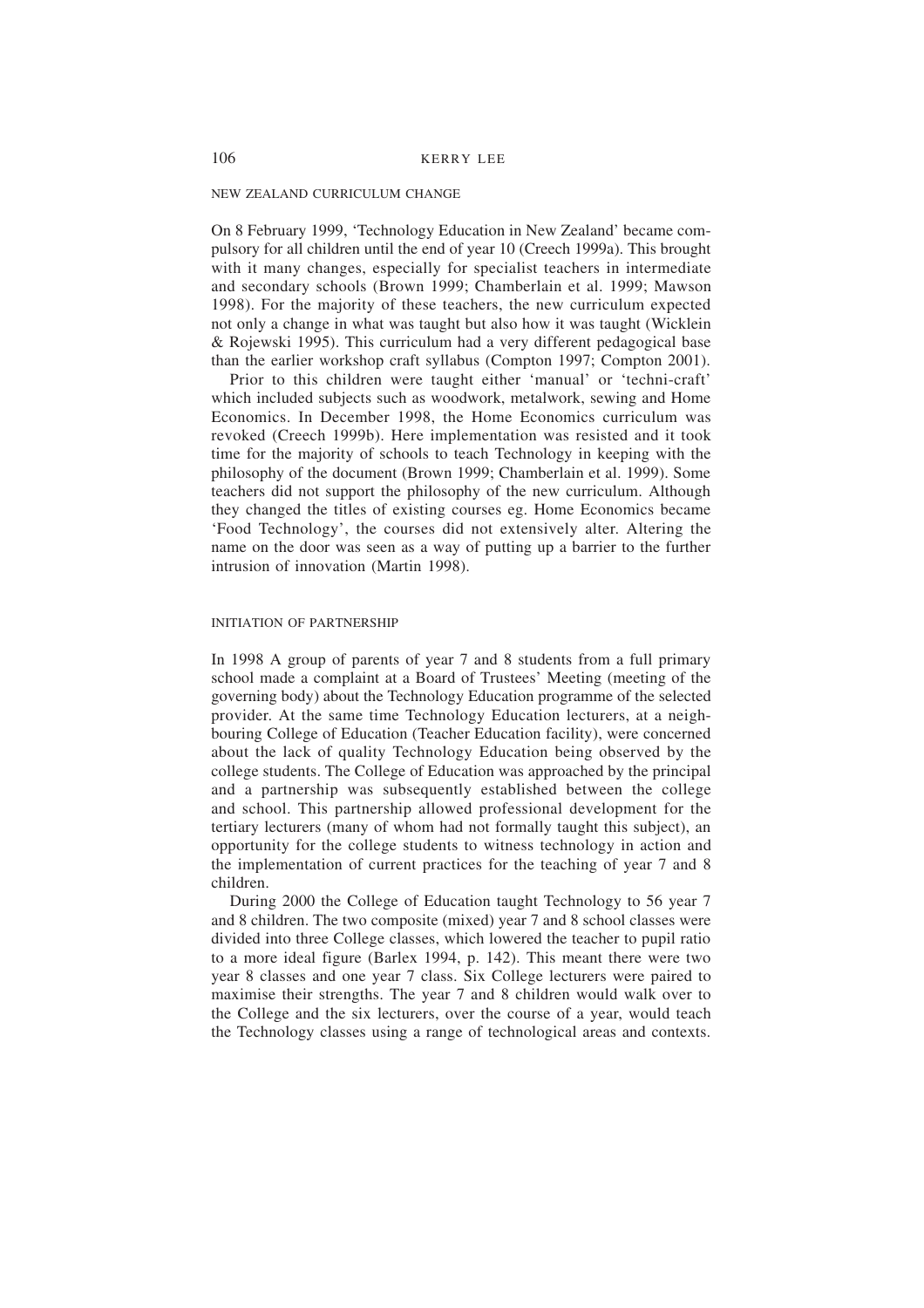The College also established a web-site for parents to see what had happened after every technology class.

The purpose of this study was to examine parental expectations of the programme prior to delivery and compare these with their expectations after delivery.

#### METHODOLOGY

The researcher could find no evidence of a similar partnership involving a tertiary educational institute providing a full programme of Technology curriculum delivery to a primary school. It was therefore decided that this was an important partnership to investigate. This paper outlines one aspect of this research. Parents were questioned at the beginning and end of the first year, in order to determine their expectation of both the partnership and programme.

The case study model (Yin 1994) was used to investigate the partnership and subsequent programme, as the situation in which the intervention was being evaluated had no clear set of outcomes. This single case study was used to record a unique case. Tellis (1997) writes that these are ideal for revelatory cases where the observer may have access to a phenomenon that was previously inaccessible.

Case studies are multi-perspectival analyses. This means that the researcher considers not just the voice and perspective of the actors, but also of the relevant groups of actors and the interaction between them. This one aspect is a salient point in the characteristics that case studies possess (Tellis 1997).

In order to evaluate the partnership the initial expectations of the parents needed to be recorded (Shield 1996). These initial expectations could be compared with final views in order to determine the perceived success of the programme. All parents were given questionnaires to ascertain their initial and expectations final views of the programme.

## **METHODS**

All parents were posted a sheet outlining the research, a consent form and a questionnaire. Fifteen parents (27%) responded to this questionnaire. This is a low response rate – particularly given the initiative was driven by them. The questionnaire asked about their initial expectations from the technology department. The parents were then asked how they regarded Technology Education teachers and why this was the case. It was hoped to differentiate those parents whose expectations may have been influenced by teachers' personalities or teaching styles as opposed to the subject. The next question asked what the key aspects of a successful Technology Education programme was, in order to determine if the parents understood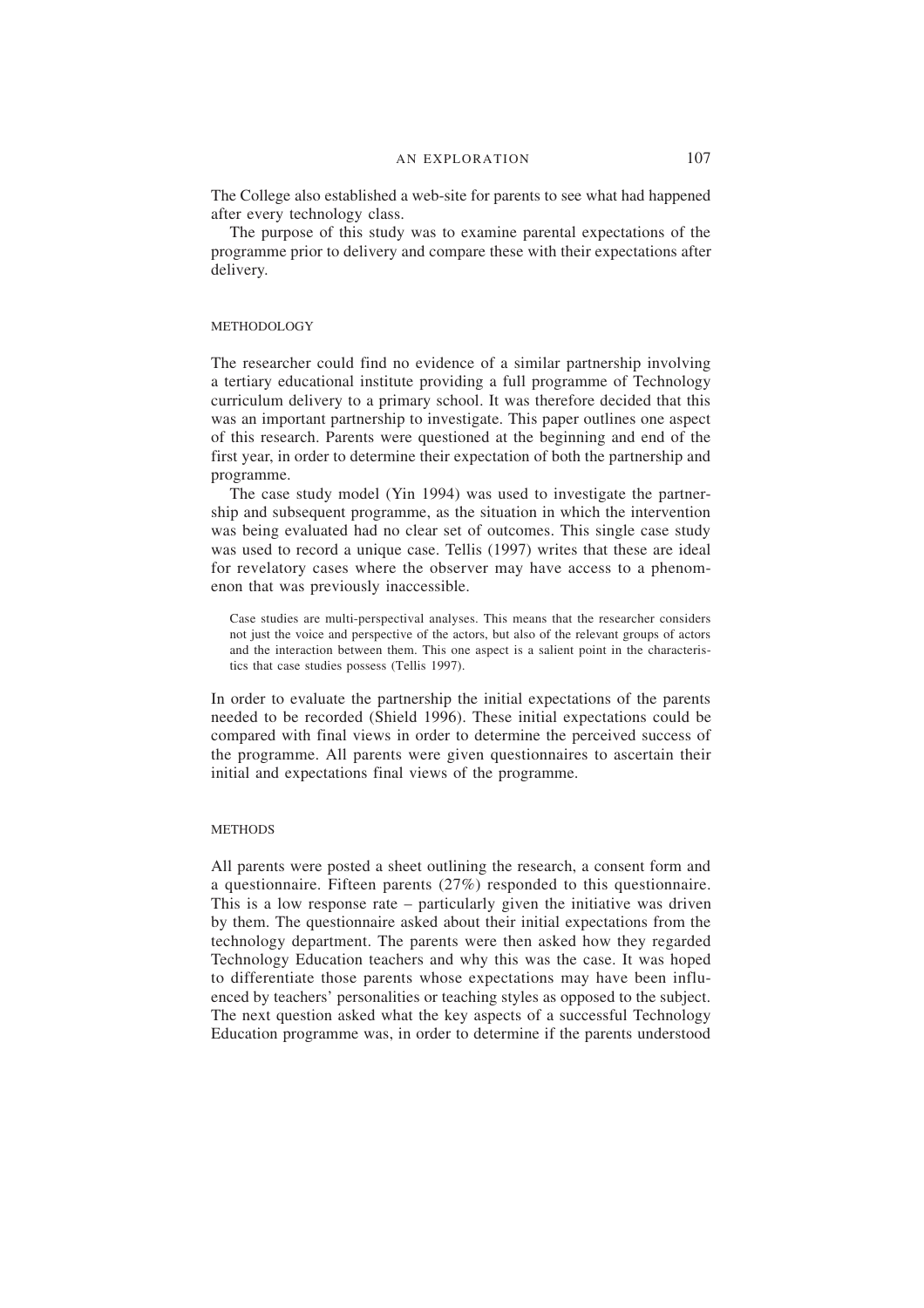the difference between techni-craft and Technology Education. Parents were asked if and where their child had been taught Technology. This identified parents whose children had been taught by the provider, perceived as unsatisfactory. Comparisons were able to be made between these groups in order to see if the results were biased by the previous experience.

# *Questions used in questionnaire*

Before the programme:

- What were your expectations from the Technology Department?
- How do you regard Technology teachers? Why was this?
- What do you think are key aspects of a successful Technology Education programme?
- Has you child been taught Technology before? If so what and where?

## *Semi-structured phone interview questions at completion of programme*

- How did your child react to the first few lessons of Technology taught by the College lecturers?
- What did you think when your child came home with their first product they had made?
- How did your child respond to the next set of Technology classes?
- How did your child respond to the last set of Technology classes?
- On the whole do you think this cycle has been effective? Why?
- What aspects of the programme could be improved upon?
- Have you anything else you would like to say?

Parents were asked to indicate if they were willing to be interviewed at the end of the programme. Five of the parents who responded (33% of respondents) were interviewed by phone. The semi-structured telephone interview (Patton 1990), was recorded and later transcribed. During this interview parents were questioned on classes the children had experienced, if there were any possible improvements for the programme and if they had anything else to add. Each parent interviewed, was given a copy of the transcription of their interview and asked to verify its accuracy and that of emerging findings.

Strauss and Corbin (1990) claim that qualitative methods can be used to better understand little known phenomenon. For this reason, data was gathered using qualitative methods and analysed using 'open coding' (identification of themes) and later 'axial coding' (refinement and re-examination of themes) (Strauss & Corbin 1990).

# VALIDITY

Patton (1990) states that credibility depends less on sample size than on the richness of the information gathered and the analytical abilities of the researcher. It is important however, to emphasise the small sample size.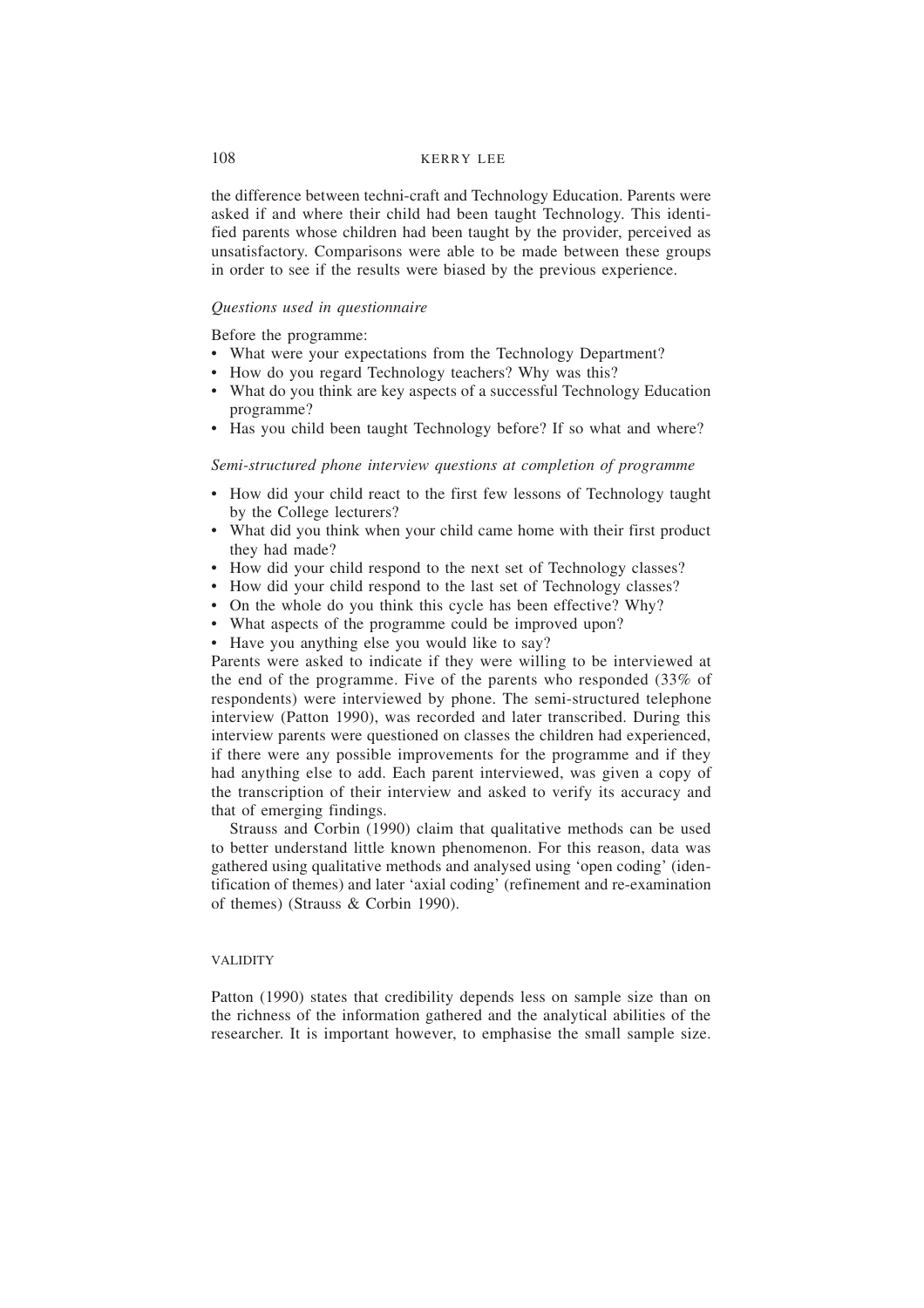Initial data was gathered from only 15 parents with 5 parents personally interviewed at the end of the first year of the programme. Half of these parents had children who had experienced Technology with the previous provider. The unusual action the school made by sourcing a new provider demonstrated the strength of the parents concerns. However, when responses from all parents were compared, there were no detectable differences between parents who had this prior experience and those who had not. The school is small and the principal had stated parents openly talk to other parents about issues. Although parents may not have had experience with the previous provider they probably were well aware of others views. This may have had an influence on the data.

# FINDINGS – SO WHAT DO PARENTS WANT AND EXPECT FROM A TECHNOLOGY EDUCATION PROGRAMME?

The word expectation was defined by parents, in the questionnaires as being, what they thought (expected) would happen. The following are findings from questionnaire responses. This was significantly different to how the definition upon which this research was founded. That is – expectation as 'what they would like to see'. This significant aspect of the research is discussed in more detail below.

## *Question 1 – Initial expectations from the technology department*

Parents expected a similar programme to that of the previous provider. They 'expected' techni-craft subjects to be taught in the traditional manner, which they themselves had been taught. Any improvements in the new programme would come through having better qualified and more experienced teachers provided by the College of Education.

Parent 1 stated they 'expected technology to cover the old home economics, science, metal work, woodwork'. Parent 11 wrote technology was 'an interlude from the academic studies perhaps useful life skills in the cooking, sewing and woodwork areas gained'. Parent 8 had 'not very high' expectations. This again indicated the notion what they *thought would happen* in the centre as opposed to what they *wanted to happen* in the centre.

# *Question 2 Regard for Technology Education teachers and why this was the case?*

Seven of the responses stated a negative regard for technology teachers. Parent 10 wrote 'many are, old-fashioned'. Parent 8's low regard of technology teachers was 'because of my own experiences'.

Five of the responses stated a positive regard for technology teachers. Parent 12 stating 'technology teachers are often enthusiasts and experts in a given field'. Parent 11 stated that although they were highly regarded 'I don't consider this subject as important as maths, English etc'.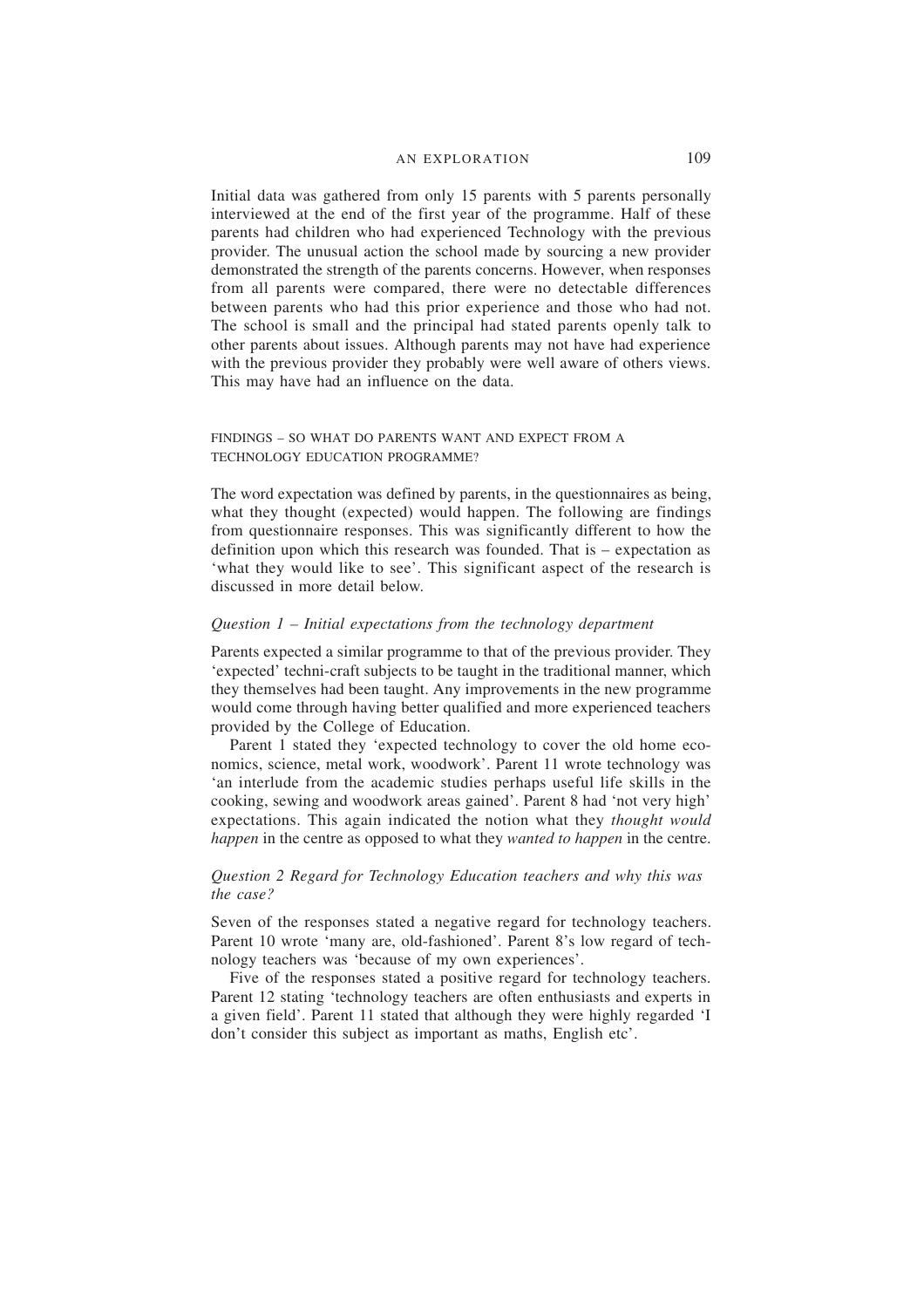Three of the responses stated ambivalence to towards technology teachers. 'Tech. Teachers . . . can be very variable', Parent 6 stated.

#### *Key aspects of a successful Technology Education programme*

Responses from parents seemed to be able to be categorised into three areas; what was taught, how it was taught and how it prepared the children for the future.

Parent 11 wanted what ever was taught to catch' the pupils interest'. Parent 3 thought a successful programme should be 'linked to today's issues' They wanted 'enough resources for all students to actively participate'. Parent 10 wrote they wanted their 'child involved in design, marketing as well as production'. Parent 12 thought, 'learning to use a range of tools systematically and creatively' was important.

Parent 9 stated key aspects of a successful programme would 'demonstrate planning, process and bring out creativity'.

Parent 1 appeared more focussed on how the programme should be taught, stating the teachers should be 'well organised . . . good communication skills'. Parent 6 thought they should be 'enthusiastic teachers'.

Parents focussed on the application of the knowledge and skills gained from the programme. They thought a successful programme would prepare their children for the future. Parent 4 wrote 'to link different technologies with their application e.g. The workplace, hobbies etc'. Parent 10 thought a successful technology programme should prepare them for year 9 technology.

*Semi-structured interviews*. At the end of the year, 5 parents who had volunteered were interviewed at length. Their responses were used to enrich the original data. During this interview parents were again asked their initial expectations of the programme. The parents were then questioned on classes the children had experienced, if there were any possible improvements for the programme and if they had anything else to add. As each interview varied slightly responses have been collated and quotes used to support trends found.

Figure 1 shows the criteria used by parents, at the end of the year, to assess a successful Technology Education programme. These criteria had changed from those identified in questionnaire parental responses to the initial questionnaire. The emphasis moving away from the product brought home, to what is learnt and how the child feels about this learning.

The parent's emphasis initially had been on the children making things. After the year, the focus had shifted on to understanding the process with little or no mention of the teaching of skills even though this had occurred when needed by the child. Most parents focussed on the learning that occurred in making the product, or the process involved. Interview Parent A stated the children 'do far more innovative things. They are looking at the whole not just looking at the product . . . and learning something and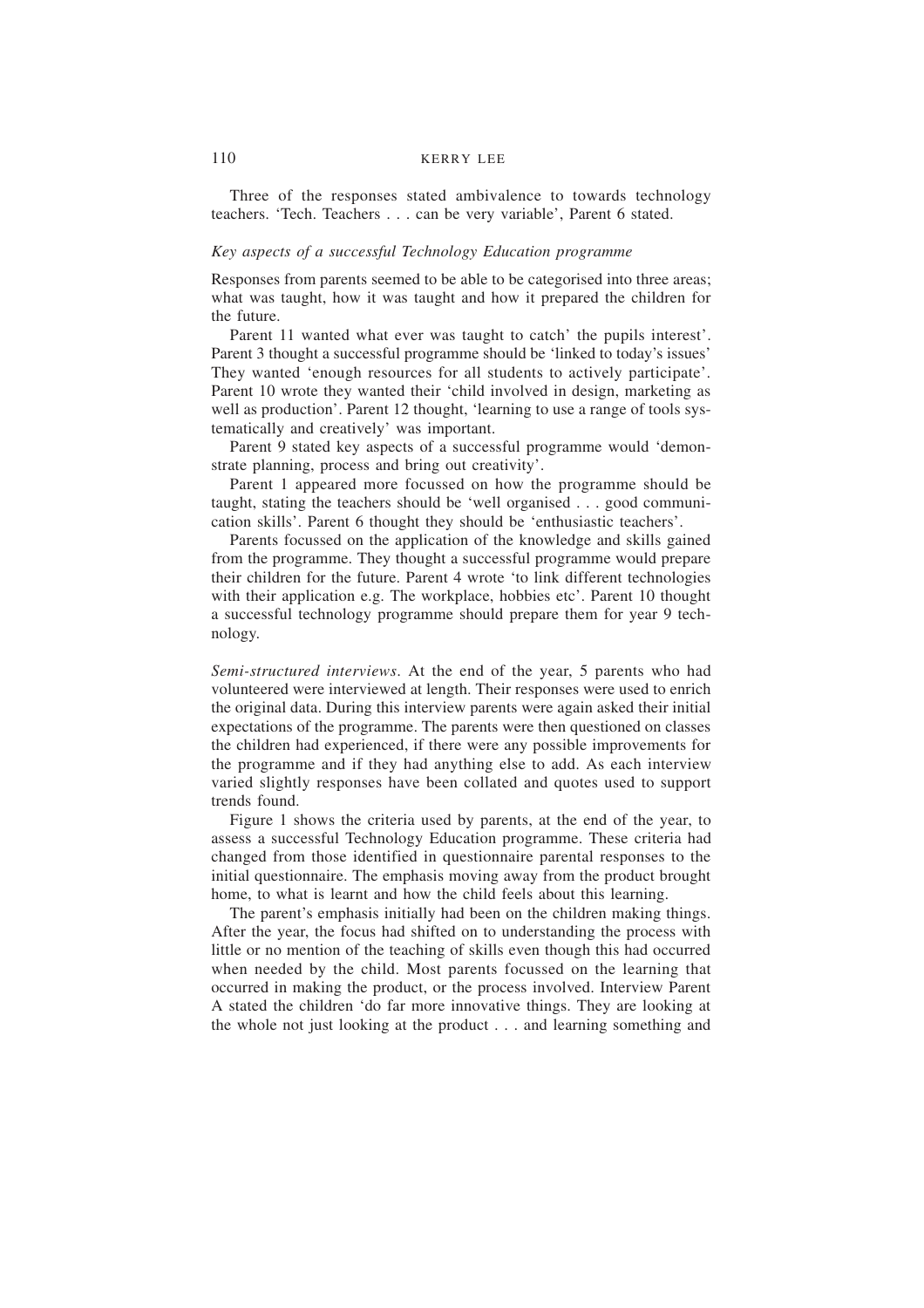

Figure 1. Parents' final criteria for a successful Technology Education programme.

coming up with a finished product'. Interview Parent B stated the child could explain 'what they had done, how they did it . . . the process and there is a great amount of learning'.

Most parents were very pleased with the staff and how the programme was delivered. Interview Parent C stated, 'she has really enjoyed the attitude of the teachers'. Children were able to walk over to technology when they needed to as well as for Technology classes (if this had been previously arranged with teacher and lecturer). Two parents commented on this as a positive aspect of the programme.

Some parents commented that their children had realised they had an interest or talent previously unknown. Other parents were focussed on preparing the children for secondary school. Interview Parent D stated the programme 'has definitely moved him out of the primary sort of level into the more looking at things that would more likely to be interested in, in secondary school'.

All parents commented on the children's reaction to the programme. This was a major emphasis at the conclusion of the programme. The parents believed the children had learnt a lot, enjoyed themselves and were more capable after the experience. Two parents commented on how the children were trialing ideas at home. Four parents noticed a change in their child. Parent E stated, 'he has gained so much confidence to work and try things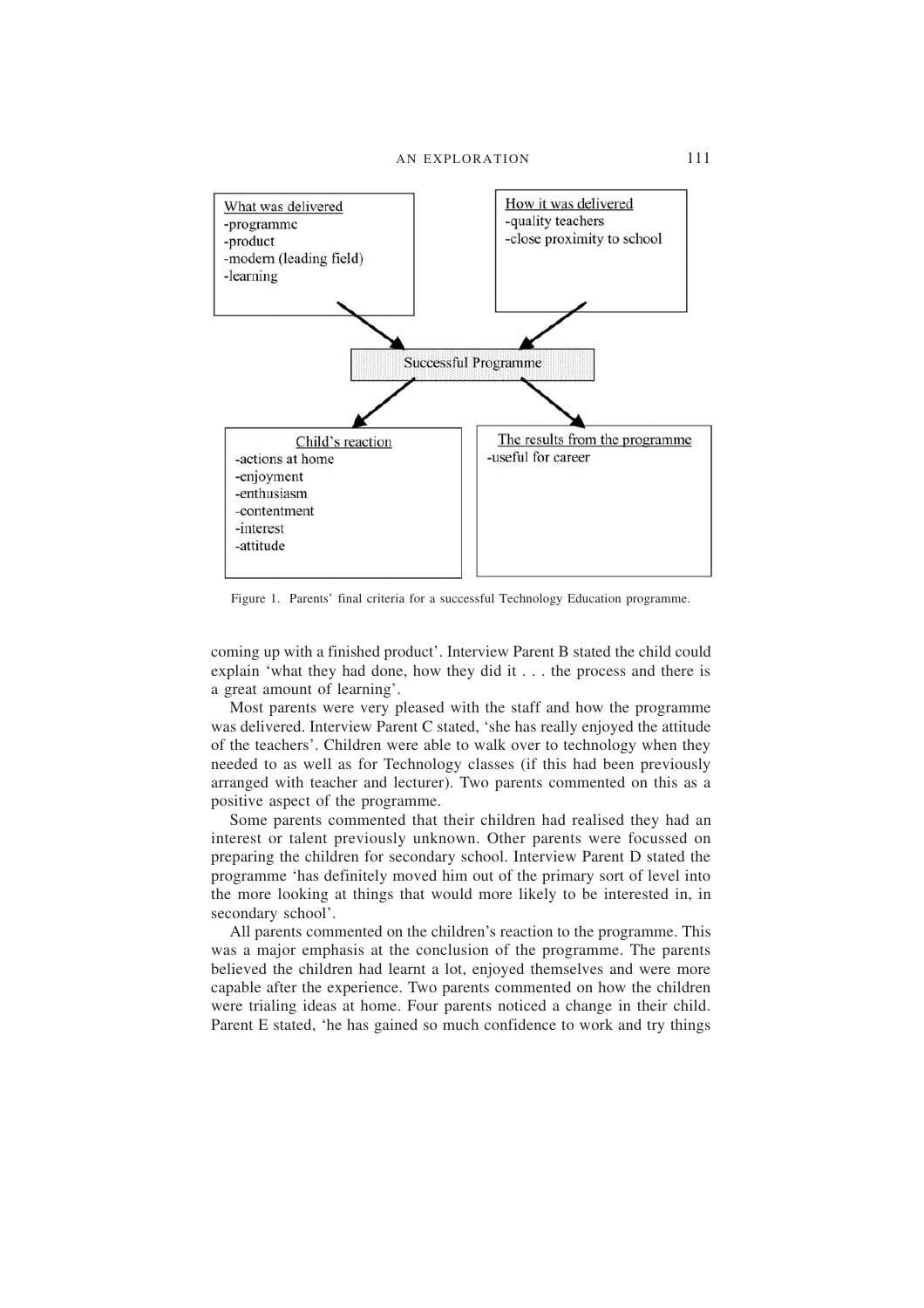on his own'. Interview Parent D stated, 'they had huge pride in what they achieved. I think it was beyond what they thought they were capable of as well'. Interview Parent B stated 'All I know is when my daughter comes home happy that the department is doing things right'.

## DISCUSSION

The parents were found to be the most positive stakeholders of the programme. This may be due to the ownership they had of the initial problem. The parents stated they were very pleased the school was listening to their needs and developing an alternative solution. For this reason they may have been overly favourable because the programme was addressing their problem more than anyone else's.

#### *Expectations*

Academics frequently use the term 'expectations' when referring to a stakeholders hopes, wants, aspirations, and ideals for a programme.

(Mutua & Dimitrov 2001) cite the following researchers use of the term 'expectations'.

- Mercer & Chavez (1990) conceptualised parents' expectations in terms of *hopes*.
- McNair & Rusch (1991) use expectations to refer to *desires*.
- Seyfarth, Hill, Orelove, McMillan & Weham (1985) refer to expectations in terms of *aspirations*.
- Hanley-Maxwell, Whitney-Thomas & Pagoloff (1995) in terms of visions for the child's future outcomes.

The use of the word 'expectation' in this study was intended as ideals for the programme/what the parents would like to see occurring.

This study reveals that these parents interpreted the word 'expectations' very differently. The majority of parents in this study interpreted the word to mean what they presume will occur, not necessarily what they want or hope will occur. This contrast in interpretations of the focus question may lead researchers (including principals and the Ministry officials) to assume parents want traditional techni-craft. They may expect it to be taught but the findings of this research clearly shows this is not what they want.

Technology Education is subject to a dilemma when parents evaluate its programmes. Dodd found that when parents evaluated programmes they did so with a limited number of practices in their own education. This knowledge came from their own experience or that of their children (Dodd 1998). This is true with all subjects, however few if any parents have experienced education via the New Zealand Technology curriculum. Thus when they evaluate the programme they do so using comparisons with personal experiences (especially those of their childhood), prior experiences with other programmes and later on attributes that they develop.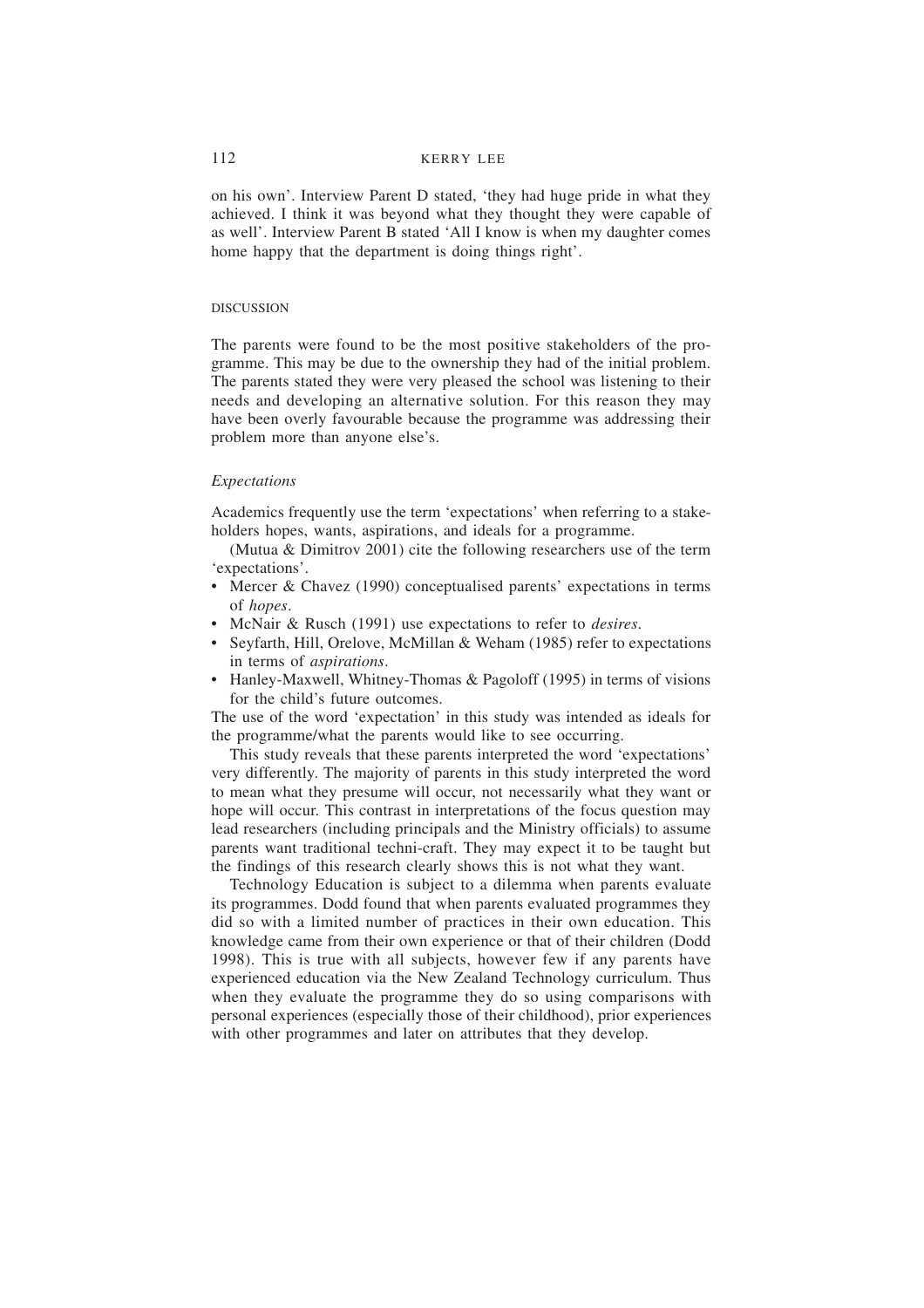Parents expectations appear to have been influenced by teachers' personalities or teaching styles as much as by the subject. Nine of the fifteen parents who responded, initially had an negative or ambivalent regard for technology teachers, which appears to have been influenced by prior experience. Thus the majority of parents are 'expecting' technology to be taught by teachers they have a low regard for. For this reason alone it is easy to see why parents have a low 'expectations' of technology programmes.

This study highlights the difficulty researchers will encounter if they ask parents what they 'expect'. It also raises the concern of parents having the ability to influence a school's provider of technology education based on these 'expectations'. Most people in the field of technology education are very aware of the confusion caused by the multiple meanings of the word technology but are they equally aware of the confusion of the word expectations. Schools need to be aware of this confusion when canvassing parents' 'opinions' on the bottom of newsletters that are sent home.

DeCourcy wrote, 'Teachers constitute one of the most observed professions. Everyone who has been a student starts to develop ideas about what constitutes teaching, good or bad' (DeCourcy 1997, p. 2). Parents initially focussed on the teachers' organisational ability, at the end of the programme they focused more on the child's response to the teacher. By the end of the year's programme most parents related the effectiveness of classroom practice to the effect it had on their child.

It must be remembered these findings are derived solely from the parents of one school. Banks (1994) quotes Finegold and colleagues (1990) stating, 'general education is the vocational education of the upper class; vocational education is the general technology of the working class' (Banks 1994, p. 206). The school involved in the partnership has a very high socioeconomic status. Would parents from a low socio-economic school provide similar responses? Although generalisations from case studies, need to be made with prudence, it is hoped that the data generated would facilitate a greater understanding by the readers (Tellis 1997).

Although the College established a web-site for parents to see what had happened after every class, in many aspects the parents were still the least informed, of all the stakeholders, about the programme. So their measure of success relied on the happiness of the child. Their initial yard-stick by which they were measuring the success of the programme, was based on improving a programme perceived as poor quality.

#### CONCLUSION AND IMPLICATIONS

Parents of the year 7 and 8 children wanted their children to be happy and in a positive learning environment. The parents wanted teachers who were passionate about their jobs. One notion, which was frequently mentioned, was that the parents at this school liked to be involved. They liked to be consulted and informed. However this research also highlights the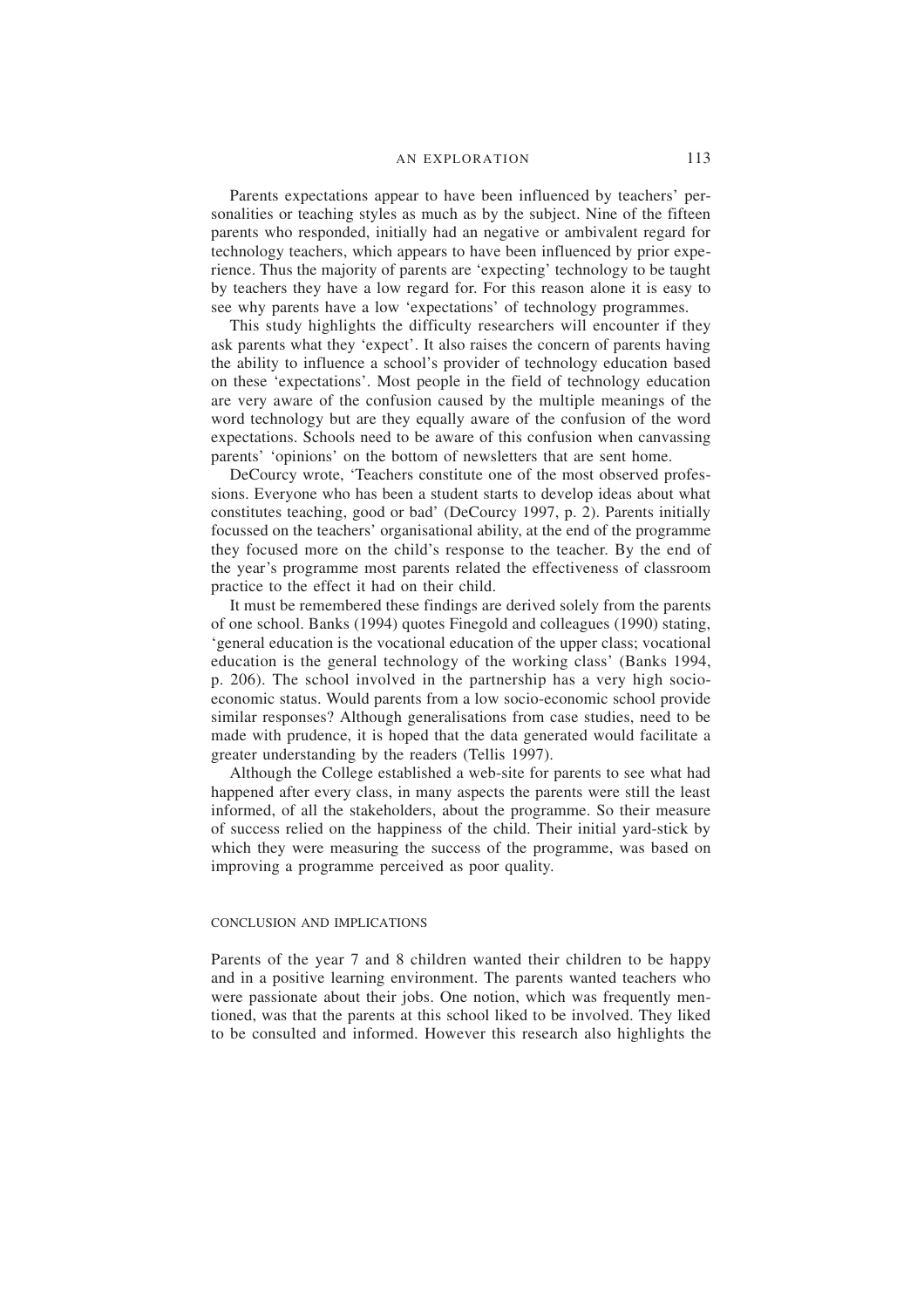need for caution in this consultative process. Parents know what they want for their children but may not know what the Ministry wants and expects of and for their children.

A distinction arose between parents' expectation of and their hopes for a programme. While parents may expect one thing they may hope for something completely different. This demonstrates the importance of carefully phrasing questionnaires when canvassing parental views.

Although it has been widely claimed, by traditional technicraft teachers, that parents want traditional techni-craft type education for their children, this study shows otherwise.

While parents may express definitive views as to what should be included in a programme they appear to respond positively towards a quality programme even if it differs markedly from their expressed objectives. This appears to be particularly so if their children are happy with the programme. This also indicates the role of schools to educate parents as to what 'quality education' is.

#### REFERENCES

- Banks, F.: 1994, 'Vocational Education, General Education and the Place of Technology', in F. Banks (ed.), *Teaching Technology*, Open University, 199–208.
- Barlex, D.: 1994, 'Organising Project Work', in F. Banks (ed.), *Teaching Technology*, Open University, 124–143.
- Brown, M.: 1999, 'Towards 2000 a Ministry Perspective', Paper presented at the Telecom technology education conference 'Pathways to Technological Literacy'.
- Chamberlain, M., Weenink, M. & Renwick, M.: 1999, 'Schools' Progression Towards Implementation of Technology in the New Zealand Curriculum: A Summary of Results of 1998 Research', *Research Bulletin* **10** (October),13–31.
- Compton, V.: 1997, 'The Implementation of Technology in New Zealand Schools', in J. Burns (ed.), *Technology in the New Zealand Curriculum: Perspectives on Practice*, Dunmore Press, Palmerston North, 60–78.
- Compton, V.: 2001, *Developments in Technology Education in New Zealand 1993–1995: An Analysis of the Reflections of Key Participants*, Unpublished Unpublished Doctoral Thesis, University of Waikato, New Zealand.
- Creech, W.: 1999a, 4 February, 'Official Notice: National Curriculum Statement of Technology', *New Zealand Gazette* **364**.
- Creech, W.: 1999b, 'Revoking of Syllabuses', *New Zealand Education Gazette* **78**(1).
- DeCourcy, J.: 28 September–1 October 1997, 'Uncovering Your Own Theory of Teaching: Traditional "Theory into Practice" as a Square Peg in a Round Hole', Paper presented at the Annual Conference of the Australian College of Education, Cairns.
- Dodd, A. W.: 1998, 'What Can Educators Learn from Parents Who Oppose Curricular and Classroom Practices?', *Curriculum Studies* **30**(4), 461–477.
- Martin, G.: 1998, 'Whose Image Is It Anyway?: Some Considerations of the Curricular Importance of Subject Image in Secondary School Design and Technology Education', *International Journal of Technology and Design Education* **8**, 37–49.
- Mawson, B.: 1998, 'Facing the Challenge: Student Teachers, Secondary Schools and Technology', *Set Special* **5**, 1–4.
- Mutua, K. & Dimitrov, M.: 2001, 'Parents' Expectations About Future Outcomes of Children with MR in Kenya: Differential Effects of Gender and Severity of MR', *Journal of Special Education* **35**(3), 172–181.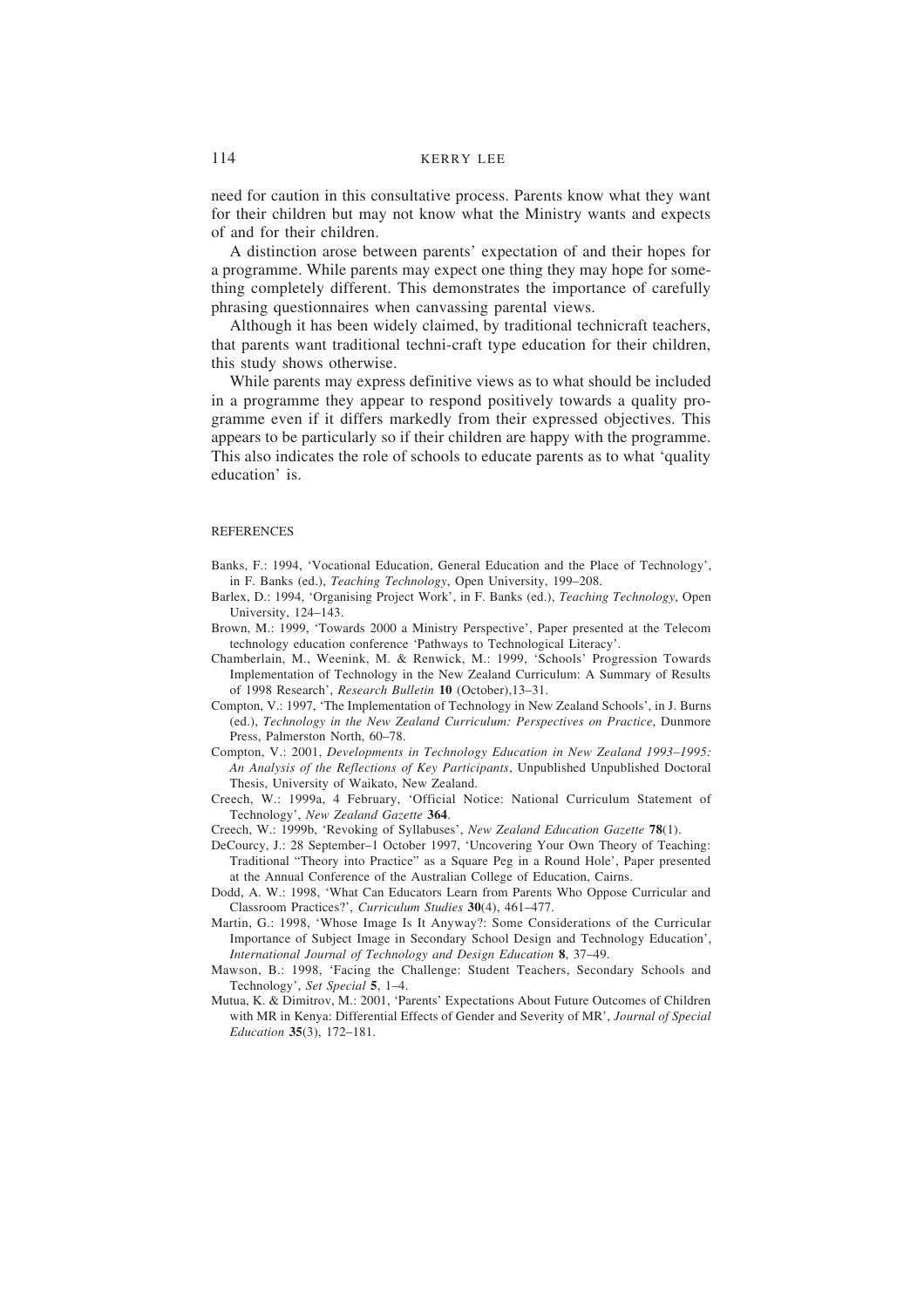- Patton, M.: 1990, *Qualitative Evaluation and Research Methods*, Sage Publications, Newbury Park, CA.
- Pedersen, E.: 1997, 'Entitlement Staffing for Years 7 and 8 Home Economics and Workshop Craft', *New Zealand Education Gazette* **76**(9).
- Pole, N.: 1992, 'Entitlement Staffing for Technology 2000 Y7–8 Students', *New Zealand Education Gazette* **78**(13).
- Satchwell, R. & Dugger, W.: 1996, Jan, 2000, 'A United Vision: Technology for all Americans', *Journal of Technology Education*. Retrieved 22 February, 2002, from the World Wide Web: http://scholar.lib.vt.edu/ejournals/JTE/v7n2/satchwell.jte-v7n2.html.
- Schollum, J.: 1996), 'Manual Teachers: Dinosaurs Who Are No Longer Needed?', Paper presented at the Technology conference, Auckland.
- Shield, G.: 1996), 'Learning Technology through a Process Approach: The Implementation of Curriculum Innovation through the Pragmatic Interventions of the Teacher', *International Journal of Technology and Design Education* (2), 1–14.
- Strauss, A. & Corbin, J.: 1990, *Basics of Qualitative Research: Grounded Theory Procedures and Techniques*, Sage Publications, Newbury Park, CA.
- Tellis, W.: 1997, 'Application of a Case Study Methodology', *The Qualitative Report* **3**(3).
- Wicklein, R. & Rojewski, J.: 1995, 'The Relationship between Psychological Type and Professional Orientation among Technology Education Teachers', *Journal of Technology Education* **7**(1).
- Yin, R.: 1994), *Case Study Research: Design and Methods*, Sage Publications, Newbury Park, CA.

#### AUTHOR THE AUTHOR

Kerry Lee is currently Head of Centre for Technology Education at the Auckland College of Education, New Zealand. Kerry has a Batchelor of Science degree from Massey University. She has a Masters in Education, specialising in Technology Education. Her thesis focussed on Primary and tertiary institution links when teaching Technology Education.

*Contact details of author*: Kerry Lee k.lee@ace.ac.nz Mobile # 021620318 Home # 64-9-4782895 Fax # 64-9-6238898 attention Kerry Lee Work # 64-9-6238899 ext. 8529